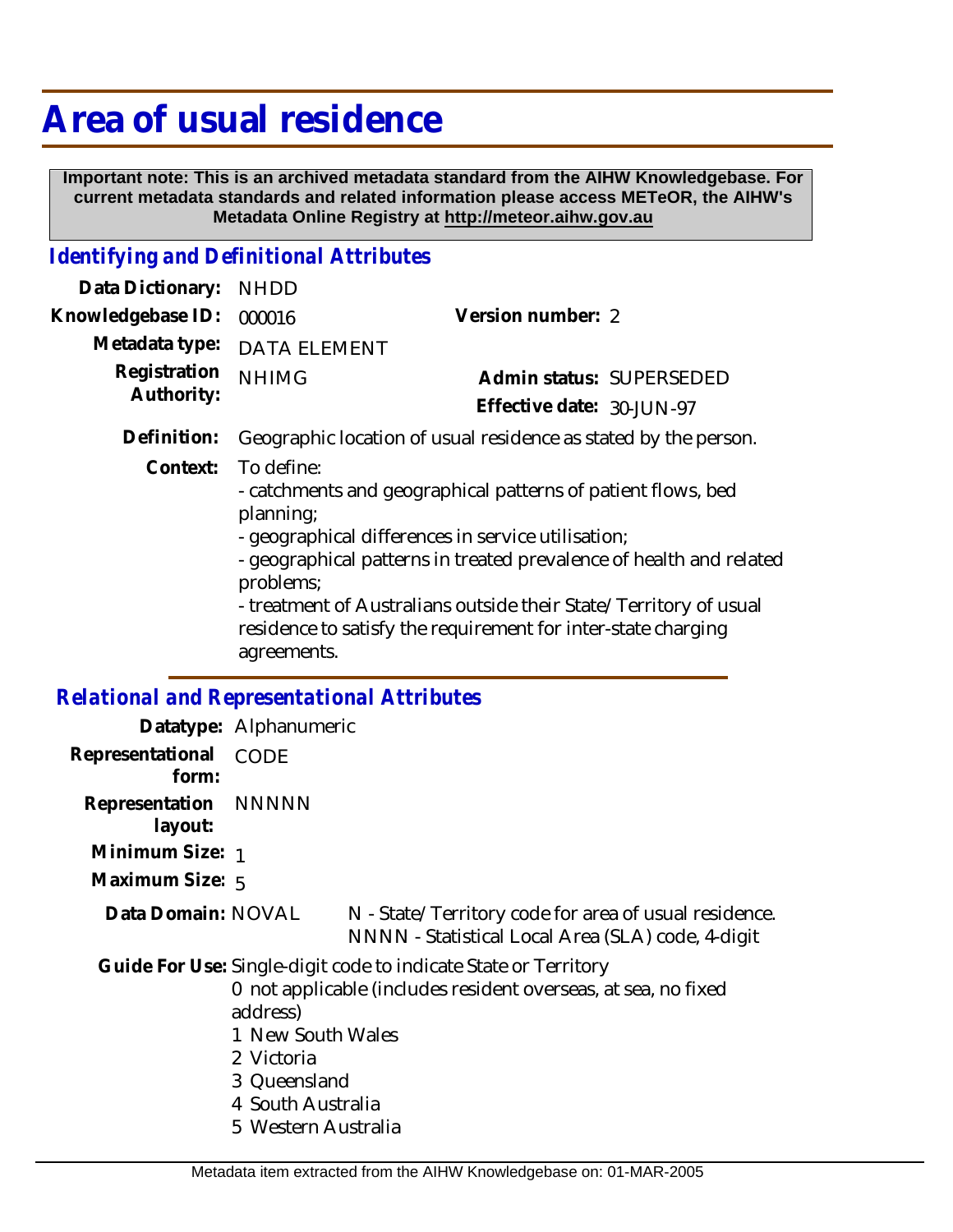- 6 Tasmania
- 7 Northern Territory
- 8 Australian Capital Territory

9 Other territories (Cocos (Keeling) Islands, Christmas Island and Jervis Bay Territory)

SLA to be coded or derived from the residential address. Where the complete residential address is not collected, then suburb and postcode provide the minimum requirement for derivation of Statistical Local Area. If collection of both these items is not possible then postcode is the preferred option.

The accurate recording of the State or Territory of residence is essential for all persons. If the person is not resident in Australia, i.e. lives in another country, or at sea, or has no fixed address, local codes may be used to capture this information. However, for national reporting purposes the item should be coded as follows: State/Territory as  $0 = \text{not applicable}$ SLA left blank

If the SLA of interstate persons is not recorded or derived by a health authority, local codes may be used in the SLA field. For national reporting purposes the items should be coded as follows: State/Territory as appropriate, e.g. 1 = New South Wales SLA left blank.

Related metadata: supersedes previous data element Area of usual residence version 1 has been superseded by Area of usual residence version 3

## *Administrative Attributes*

**Source Document: Source Organisation:** National Health Data Committee

> Comments: Both the SLA and State/Territory codes are required as the SLA codes are not unique across the country. The SLA code plus the State/Territory code gives a unique geographic location.

> > Current collection of information in regard to the person's usual residence varies from State to State but only the New South Wales Health Department has information on SLAs for all patients irrespective of State of residence. For all health authorities to provide this level of information, establishments will be required to supply as a minimum both suburb and postcode. This would enable mapping at the health authority level and facilitate collection of SLAs at a national level.